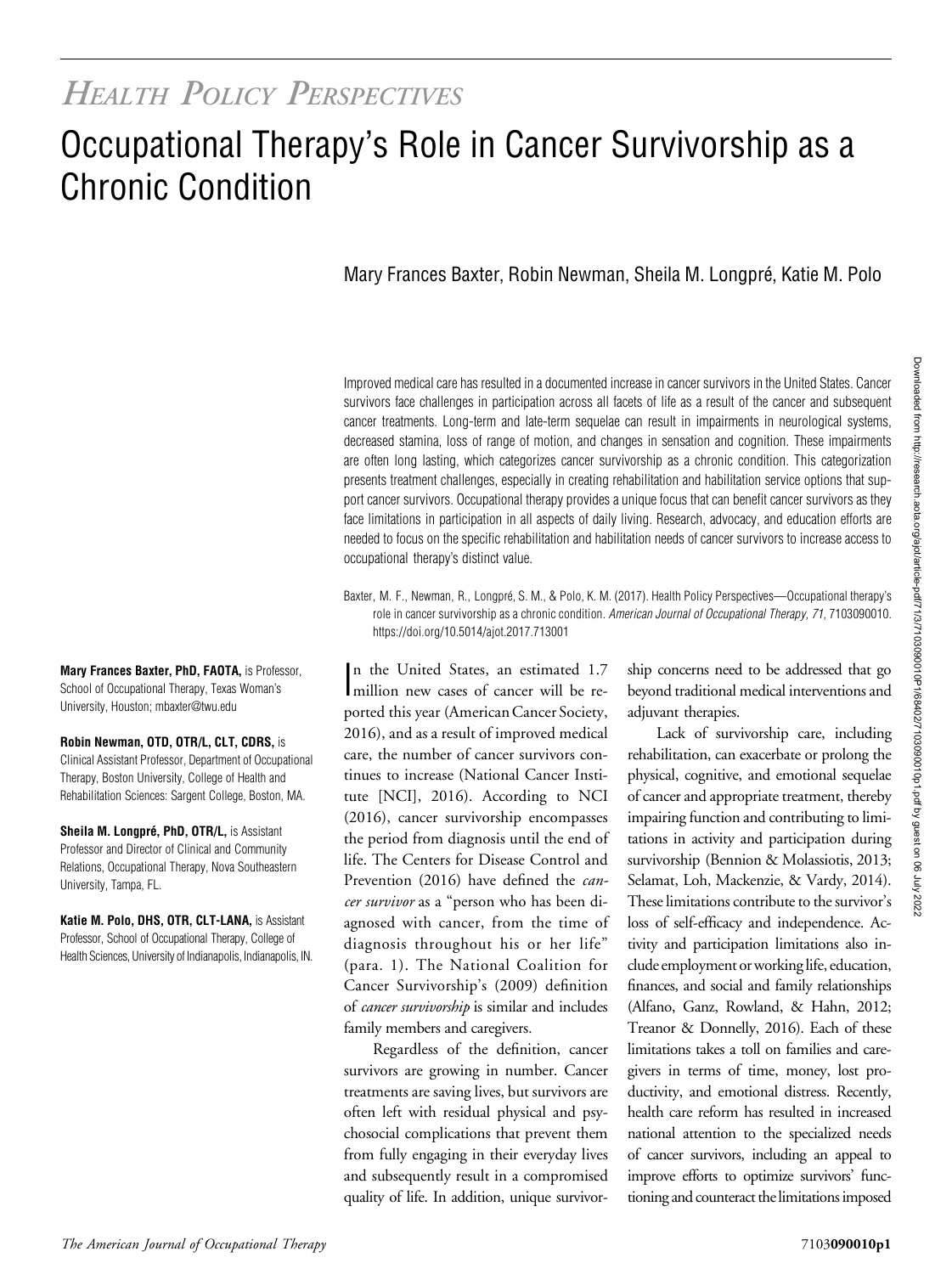Downloaded from http://research.aota.org/ajot/article-pdf/71/3/7103090010P1/68402/7103090010p1.pdf by guest on 06 July Downloaded from http://research.aota.org/ajot/article-pdf/71/3/7103090010P1/68402/7103090010p1.pdf by guest on 06 July 2022202

by the chronic or late effects of cancer and cancer treatment (Alfano et al., 2012; Hewitt, Greenfield, & Stovall, 2006).

Despite the fact that primary cancer treatments can result in unique difficulties, many of the resultant limitations are within the purview of and are amenable to occupational therapy (Hwang, Lokietz, Lozano, & Parke, 2015). Yet, studies have reported an underutilization of occupational therapy services in cancer-related care (Pergolotti, Cutchin, Weinberger, & Meyer, 2014; Thorsen et al., 2011). Pergolotti et al. (2014) found that among an estimated 87% of older cancer survivors who were considered to be in need of occupational therapy, only 32% were treated by occupational therapy within the first 2 yr of the cancer diagnosis.

Several factors contribute to the inconsistent provision of occupational therapy services to cancer survivors. These factors include known disparities in health care access and delivery that have a particular impact on cancer care and affect diagnosis, treatment, and outcome, including cancer survivorship and burden of care (American Society of Clinical Oncology, 2015; Stout et al., 2016) and a lack of awareness on the part of occupational therapy practitioners of the complications and potential limitations that can result from cancer and its treatments.

The purpose of this article is to present information on the effects of cancer and its treatments on function and participation, further articulate the need for better rehabilitation and habilitation for cancer survivors, and present the challenges and tasks that occupational therapy can and should undertake to increase appropriate services for cancer survivors, which will increase function and decrease burden of care. Challenges and tasks include exploring multiple forms of service delivery and legislative advocacy for improved services.

## Deleterious Effects of Cancer

Cancer affects the body and the person's functioning through several processes. Some common impairments resulting from cancer or cancer treatments are weakness, fatigue, edema, decreased mobility, and impaired cognition (Burkhardt & Schultz-Krohn, 2013).

Primarily, cancer cells are malignant and invasive and can destroy nearby healthy tissues and organs and subsequently affect a person's physical body, mental processes, and daily functioning.

Multiple medical options are available to prevent the growth and spread of cancer cells, including surgical and nonsurgical treatment. Cancer treatments such as chemotherapy and radiation affect not only the cancer but also the surrounding tissues, including muscles, nerves, and arteries and veins. Alteration of such tissue can also lead to decreased strength and stamina, loss of range of motion, changes in neurological function, changes in sensation, and cognitive impairments (Siddiqui & Gwede, 2012).

Decreases and changes in physical, sensory, and cognitive functioning have been shown to lead to impairments in participation in basic and instrumental activities of daily living (IADLs), including self-care, social engagement, and work. Moreover, some impairments resulting from cancer or cancer treatment can be long lasting and debilitating. For example, cancer-related fatigue (CRF) has been shown to be a significant factor in as many as 60% of people receiving cancer treatment (Hofman, Ryan, Figueroa-Moseley, Jean-Pierre, & Morrow, 2007). Therefore, as a result of increased advancements in treatment and increased survival rates, most forms of cancer are now identified as chronic illnesses (Phillips & Currow, 2010).

The ability to work or return to work is a frequent stated concern for cancer survivors and their families (Mehnert, 2011). Additionally, the inability to work has an impact on the burden of care. Factors related to cancer and its treatment have been strongly associated with the ability to work or return to work (Mehnert, 2011; Steiner, Nowels, & Main, 2010; van Muijen et al., 2013). Moreover, family members and caregivers of survivors (also often considered survivors, as mentioned earlier) experience losses in work productivity as they devote time to caring for the cancer survivor. Work disability from cancer may have a societal impact, resulting in economic losses and reduced worker productivity (van Muijen et al., 2013).

Occupational therapy perspectives on other patient groups have shown that the ability to return to work can help the cancer survivor overcome the negative effects of cancer and cancer treatment because work is associated with identity and recovery. For families and caregivers, the survivor's return to work is often the beginning of a return to routines and familiar roles.

## Special Needs of Cancer Survivors

In today's health care arena, increasing national attention is paid to the specialized needs of all patients or clients, including cancer survivors (Stout et al., 2016). Stout et al. (2016) indicated that a need exists to improve the general health of cancer survivors and to improve efforts to optimize the physical, psychological, vocational, and social functioning that is limited by the chronic or late effects of cancer and cancer treatment (Alfano et al., 2012; Hewitt et al., 2006; Stout et al., 2016). In addition, there is an increasing focus on the impact of the late and chronic effects of cancer on quality of life, long-term health, and participation in meaningful activities and the ability to resume life occupations during and after cancer care and rehabilitation.

Yet gaps in the care of cancer survivors remain and need to be addressed. Specifically, care delivery models that incorporate cancer rehabilitation services for cancer survivors across the oncology care continuum are lacking (Stout et al., 2016). Recently, a Subject Matter Expert Group was convened by the Rehabilitation Medicine Department of the National Institutes of Health Clinical Center with support from NCI and the National Center for Medical Rehabilitation Research. This group was challenged to review the current information on rehabilitation services for cancer survivors that mitigate functional impairments and prevent disability resulting from cancer and cancerrelated treatments. The group was also challenged to identify opportunities and gaps in cancer rehabilitation and make recommendations for future efforts to promote cancer rehabilitation care. The group's recommendations indicate a need for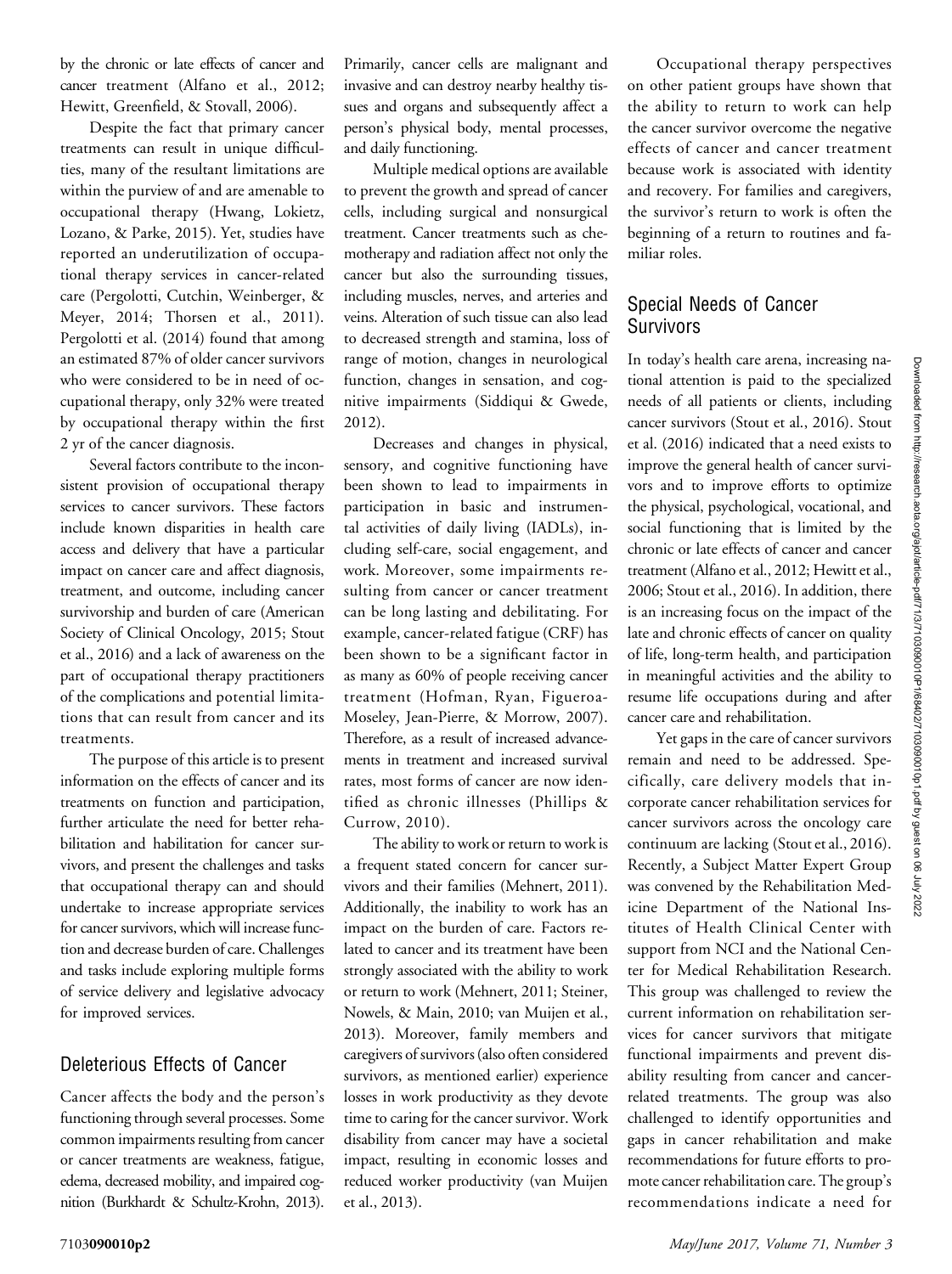improved efforts to integrate cancer rehabilitation care models across the care continuum and maximize the functional outcomes and quality of life of cancer survivors (Stout et al., 2016).

Common sequelae include "fatigue, depression, anxiety, fear of recurrence, cognitive dysfunction, pain syndromes, peripheral neuropathy, sexual dysfunction, balance and gait problems, upper or lower quadrant mobility issues, lymphedema, bladder and bowel problems, stoma care, problems with swallowing or dysphagia, and communication difficulties" (Alfano et al., 2012, p. 905). Each sequela affects survivors' engagement in meaningful activities and the ability to resume life occupations, which often decrease after cancer treatment, resulting in an overall poorer health outcome (Rosenblum, Yurman, Gotfrid, Wolpart, & Binyamin, 2005).

Given the nature of cancer, its many sequelae, and its impact on human performance and participation, habilitation and rehabilitation of impairments is a logical recommendation. Many of the sequelae of cancer treatment, as well as performance and participation impairments, are amenable to rehabilitation interventions. In addition, the increase in the number of cancer survivors increases the possibility that occupational therapy practitioners will work with a cancer survivor at some point in their career. Thus, it is important that the profession of occupational therapy look carefully at the opportunities in cancer-related care and prepare through research and education for an optimal role.

# Functional Implications of Cancer Sequelae

By definition, functional skills incorporate physical and psychosocial capacities (Yuen, Gibson, Yau, & Mitcham, 2007). Functional skills are important for recovery, including reducing psychological distress and promoting return to work and roles and routines of daily living, long-term health, and contributions to society. Moreover, these improvements in functional skills lead to a decrease in the economic burden of cancer and cancer treatment on individuals and society in general (Silver, Baima, Newman, Galantino, & Shockney, 2013).

Conversely, unmet functional needs have been significantly associated with decreased quality of life and psychological distress, leading to increased health care utilization and costs (Akechi et al., 2011; Park & Hwang, 2012).

Occupational therapy practitioners have a unique perspective on their clients' complex functional needs (American Occupational Therapy Association [AOTA], 2014a). Hildenbrand and Lamb (2013) stated that occupational therapy's perspective on function sets it apart as a distinct and valuable service. In focusing on the functional implications of the sequelae of cancer on occupational performance and participation, occupational therapy practitioners have the potential to address unique needs identified by survivors (Sleight & Duker, 2016). In this section, we address some of the sequelae of cancer and the functional participation limitations that might occur as a result.

#### Cancer-Related Fatigue

CRF, among the most common sequelae experienced by patients with cancer, varies in frequency from 60% to 90% (Yennu, 2013). More than 30% of patients newly diagnosed with cancer will experience moderate to severe CRF in the first year after diagnosis (Weis & Horneber, 2015). Fatigue has also been reported from diagnosis, during medical treatment, and for a month to years after completion of treatment, which makes it one of the most prevalent and distressing symptoms for cancer survivors (Hofman et al., 2007). CRF can limit occupational performance of activities of daily living (ADLs) and work, leisure, and social activities, in addition to quality of life (Yuen, Mitchan, & Morgan, 2006).

### Cancer-Related Cognitive Dysfunction

As many as 75% of cancer patients experience cognitive changes during treatment, and 20%–30% continue to experience cognitive changes after treatment ends (Ahles, Root, & Ryan, 2012). An estimated 4 million cancer survivors have some form of cognitive difficulty (Janelsins et al., 2011). Dysfunction may have an impact on survivors' capacity to return to normal roles and

can influence their own and others' perceptions of their ability to participate in functional activities (Player, Mackenzie, Willis, & Loh, 2014). In addition, cognitive dysfunction is associated with reduced productivity, social role functioning, and community engagement (Reid-Arndt, Yee, Perry, & Hsieh, 2009).

#### Cancer-Related Peripheral Neuropathy

Approximately 38% of patients treated with multiple agents develop cancer-related peripheral neuropathy (CRPN), depending on the chemotherapy regimen, duration of exposure, and assessment method (Cavaletti et al., 2013; Stubblefield, McNeely, Alfano, & Mayer, 2012). CRPN can lead to psychosocial and physical impairments as well as balance impairments that put the patient at high risk for falls. In addition to the risk for falls, CRPN can impede most ADLs and participation in occupations (Stubblefield et al., 2012; Tofthagen, 2010).

#### Cancer-Related Pain

It is estimated that 33%–50% of patients with cancer will experience some level of pain, often intractable pain (Goudas, Bloch, Gialeli-Goudas, Lau, & Carr, 2005). Increased severity of pain that is not controllable has been shown to be correlated with poor performance of ADLs and IADLs (Landi et al., 2009).

### Lymphedema

Lymphedema is an abnormal collection of high-protein fluid just beneath the skin. This swelling most commonly occurs in the arm or leg, but it may also occur in other parts of the body, including the breast or trunk, head and neck, or genitals (Foldi & Foldi, 2012). Upper-extremity lymphedema most often occurs after breast cancer; lowerextremity lymphedema most often occurs with uterine cancer, prostate cancer, lymphoma, or melanoma (Meneses & McNees, 2007). The overall incidence of arm lymphedema is reported to occur within days and  $\leq$ 30 yr after treatment of breast cancer and can range from 8% to 56% at 2 yr postmastectomy (Paskett, Naughton, McCoy, Case, & Abbott, 2007). Eighty percent of patients experience onset of lymphedema within 3 yr of surgery; the remainder develop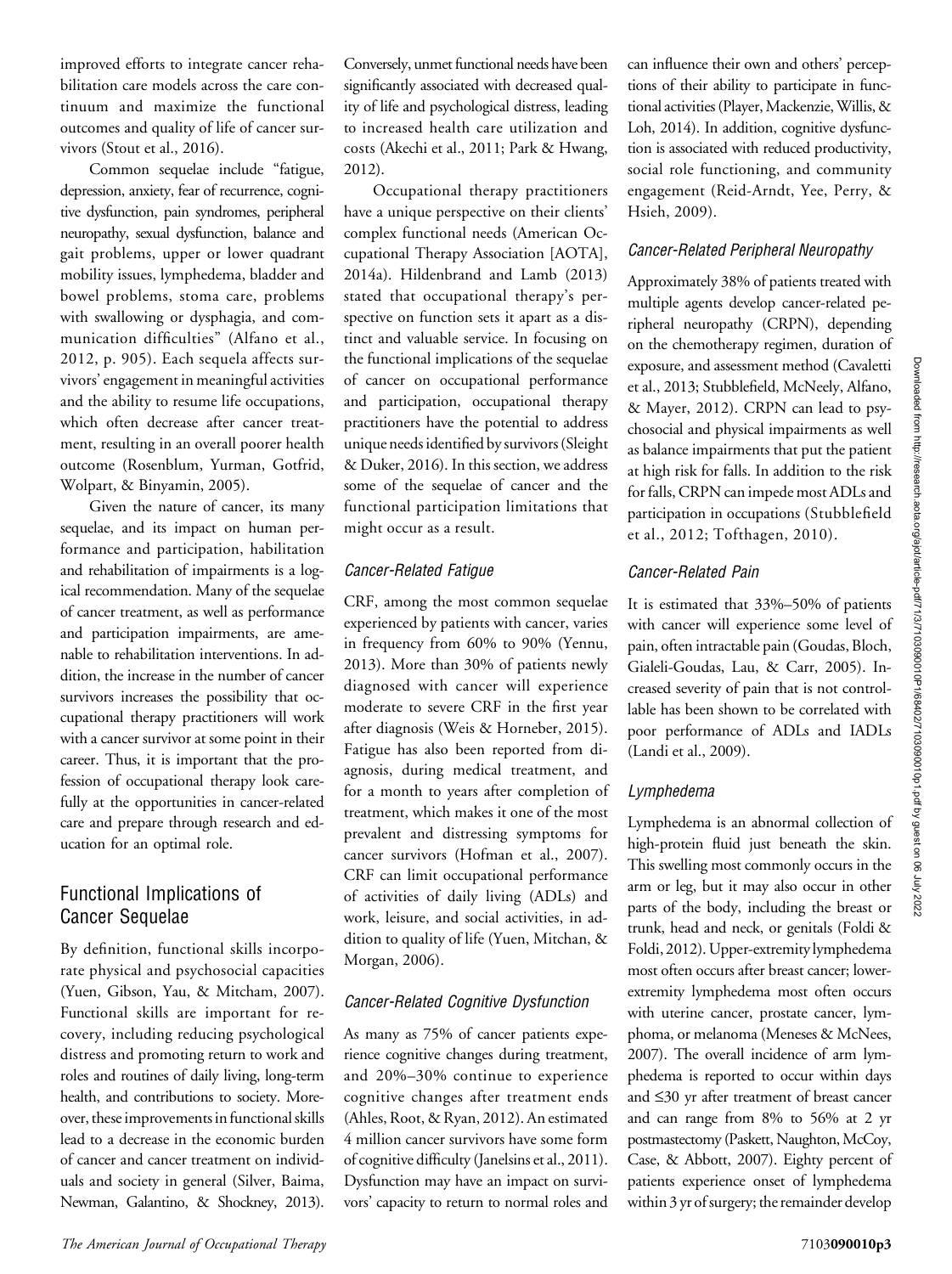edema at a rate of 1% per year (Petrek, Senie, Peters, & Rosen, 2001).

Occupational performance impairments resulting from lymphedema vary from fairly minor changes to significant difficulties in daily activities, depending on the chronicity and severity of involvement (Shigaki, Madsen, Wanchai, Stewart, & Armer, 2013). Activities that can be affected include ADLs such as bathing, dressing, and grooming (Tretbar, Morgan, Lee, Simonian, & Blondeau, 2008) and IADLs such as child care, engagement in leisure activities, grocery shopping and meal preparation, heavy household cleaning, and yard maintenance (Radina & Armer, 2001).

#### Psychosocial Issues

Psychological stress and distress are pervasive in people diagnosed with cancer, with some estimates as high as 60% (Zabora, BrintzenhofeSzoc, Curbow, Hooker, & Piantadosi, 2001). The American Cancer Society (2016) has estimated that 1 in 4 people with cancer experience clinical depression. Lasting psychosocial burdens, including anxiety, along with coexisting late effects of treatment, have been found to increase survivors' difficulty reengaging in meaningful occupations such as work, leisure, socialization, sleep, and sexual activity (Breukink & Donovan, 2013; Hwang et al., 2015).

## Gaps in Health Care Delivery for Cancer Survivors

Many people in the United States face known disparities in health care access and delivery as a result of race, socioeconomic status, insurance status, and age. Moreover, these disparities have a particular impact on cancer care; they affect prevention, diagnosis, treatment, and outcome, including cancer survivorship and burden of care (American Society of Clinical Oncology, 2015; Smith & Hall, 2015).

For cancer survivors, the disparities and gaps in health care delivery extend to the chronic and late effects of cancer treatment that pertain to occupational performance and overall well-being. For example, although performance deficits have been well documented in the literature (Janelsins et al., 2011), survivors with cognitive dysfunction often go undiagnosed

and unsupported (Mitchell & Turton, 2011). Another study (Palmadottir, 2009) noted that health care professionals are not addressing psychological well-being and participation in meaningful occupations. Survivors report that health care providers often dismiss symptoms of CRPN (Binkley et al., 2012), and those with pain symptoms may not report them out of fear that the cancer has recurred (Smith & Wu, 2012). However, performance issues related to ADLs, IADLs, and work, leisure, and social participation (Silver et al., 2013) that are overlooked during survivorship are amenable to occupational therapy services.

#### Rehabilitation and Habilitation **Mandates**

With the adoption of the Patient Protection and Affordable Care Act (ACA; Pub. L. 111– 148), mandates require marketplace health plans to cover essential health benefits, including habilitation and rehabilitation services. However, services vary greatly as a result of variations in individual state and federal interpretations of the ACA (AOTA, 2014b; Hooper, 2015). Habilitation services are defined by the National Association of Insurance Commissioners as services that help a person keep, learn, or improve skills and functioning for daily living, and they can include occupational, physical, and speech– language pathology. Rehabilitation services are defined as services that help a person relearn something after an injury, illness, or disabling condition (AOTA, 2014b).

Ongoing habilitation and rehabilitation occupational therapy services are imperative to cancer survivors for improved performance and engagement in daily routines. For example, cancer survivors' capacity after cancer treatment may differ substantially from their capacity before treatment; habilitation services can enable them to habilitate, or accommodate, to their new permanent status.

A critical habilitation service for managing chronic issues in cancer survivorship is the person's ability to manage his or her own health, or self-management. People with chronic impairments who engage in selfmanagement behaviors improve their health outcomes (Ryan & Sawin, 2009). Although habilitation services are an essential health benefit included in the ACA (AOTA, 2014b) and approaches to managing and developing healthier behaviors have been called for in the literature (Robinson, Fisher, & Broussard, 2016), barriers to service provision exist. For example, habilitation services vary greatly from state to state; hence, there is a general lack of awareness of how to receive reimbursement for occupational therapy services in survivorship care and, in particular, in nontraditional settings such as the community. However, occupational therapy itself is usually a covered service and is usually medically appropriate to address functional problems; thus, billing can sometimes be appropriate under the basic occupational therapy benefit. This may, however, be an area in which advocacy with insurance and health programs is needed.

Another barrier is that awareness of providers who can deliver these services within the community is lacking; therefore, occupational therapy practitioners must recognize and build their distinct value in these critical emerging survivorship services. An additional barrier is the time it takes to implement habilitation services, including self-management, in a medical model setting to address chronic survivorship issues. The amount of performance deficits coupled with a short inpatient length of stay can be overwhelming.

Self-management needs to be part of routine practice for chronic issues related to cancer survivorship. Self-management tasks critical for practitioners to integrate into practice include medical management of the condition or sequela; maintaining, changing, and creating meaningful behaviors or roles; and dealing with the emotional and psychosocial issues relating to chronic conditions (Lorig & Holman, 2003). Moreover, the area of self-management interventions is one in which advocacy is necessary. Specifically, advocacy for self-management as an intervention strategy should be included as part of health care reform, including payment, reimbursement, quality, and outcome reforms (Robinson et al., 2016).

## Occupational Therapy Call to Action

Regardless of cancer survivors' stage of recovery, occupational therapy offers a unique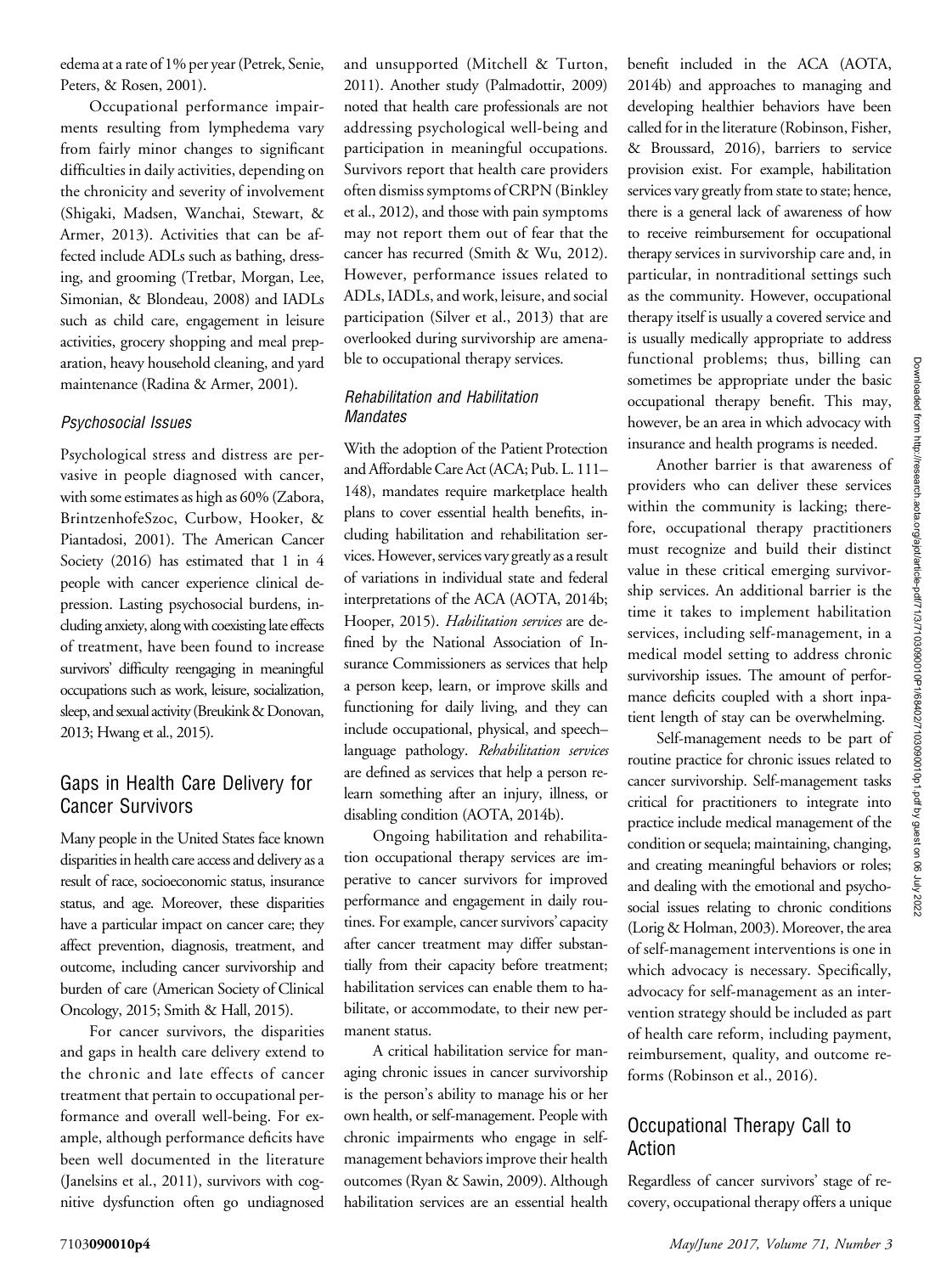perspective that facilitates an improved level of functioning and participation in daily living, including self-management across the cancer care continuum (Longpré  $\&$ Newman, 2011; Vockins, 2004). Therapeutic interventions provided by occupational therapy practitioners are designed to address impairments and improve function and well-being (Burkhardt & Schultz-Krohn, 2013; Radomski, Anheluk, Gabe, Hopkins, & Zola, 2014; Vaughn, 2014). Occupational therapy practitioners bring a distinct holistic approach to promoting independence through engagement in meaningful daily occupations (Crepeau, Schell, & Cohn, 2009). With background knowledge in medical, developmental, and psychological fields, combined with skill in analyzing occupational performance and engagement, occupational therapy practitioners have a unique set of skills that help cancer survivors reintegrate into the myriad routines and roles that make up their daily lives. With an emphasis on collaboration with the client, occupational therapy practitioners also promote opportunities for the cancer survivor to engage in interventions (or daily occupations) that improve well-being and quality of life (Gray, 1998; Wilcock, 2005).

Several models of rehabilitation exist for cancer survivors (Stout et al., 2016). Home care programs and outpatient ambulatory care models offer appropriate services yet vary in the amount, type, timing, and comprehensiveness of services offered. Stout et al. (2016) further indicated that there is little consensus on the core components of comprehensive rehabilitation for cancer survivors. Other models of care that have potential to reach cancer survivors include community health programs and telehealth models of intervention.

As the incidence of cancer and of cancer survivorship increases, occupational therapy practitioners will have more opportunities to encounter and treat clients with cancer or cancer survivors. To prepare new graduates for this likelihood, occupational therapy education should include cancer care and survivorship as a component of the overall educational program. Indeed, more opportunities for fieldwork in cancer care will benefit the profession.

Moreover, as health care reform continues, it is imperative that occupational therapy practitioners advocate on multiple

levels for improved rehabilitation and habilitation for cancer survivors. Occupational therapy research specific to cancer survivors, including application of basic occupational therapy concepts to cancer care, is critical. Advocating for survivors to receive continued postacute care will improve their function, participation, and productivity and thus improve their overall health outcomes, including a reduction in the burden of care. Advocating for legislation that improves access to rehabilitation and habilitation for cancer survivors at the local, state, and national levels is an important piece of improving care for cancer survivors. Advocacy with leaders in the cancer community and with insurers is also needed. Finally, creating new and innovative programs, such as community programs or telehealth programs, for cancer survivors to receive occupational therapy will improve outcomes for survivors and cement a permanent role for occupational therapy in this growing and increasingly important area.  $\blacktriangle$ 

### Acknowledgment

The authors extend a special thank you to Brent Braveman, for his reviews of early versions of this article.

# References

- Ahles, T. A., Root, J. C., & Ryan, E. L. (2012). Cancer- and cancer treatment-associated cognitive change: An update on the state of the science. Journal of Clinical Oncology, 30, 3675–3686. [https://doi.org/10.1200/](https://doi.org/10.1200/JCO.2012.43.0116) [JCO.2012.43.0116](https://doi.org/10.1200/JCO.2012.43.0116)
- Akechi, T., Okuyama, T., Endo, C., Sagawa, R., Uchida, M., Nakaguchi, T., . . . Furukawa, T. A. (2011). Patient's perceived need and psychological distress and/or quality of life in ambulatory breast cancer patients in Japan. Psycho-Oncology, 20, 497–505. [https://](https://doi.org/10.1002/pon.1757) [doi.org/10.1002/pon.1757](https://doi.org/10.1002/pon.1757)
- Alfano, C. M., Ganz, P. A., Rowland, J. H., & Hahn, E. E. (2012). Cancer survivorship and cancer rehabilitation: Revitalizing the link. Journal of Clinical Oncology, 30, 904–906. [https://doi.org/10.1200/JCO.2011.37.1674](http://dx.doi.org/10.1200/JCO.2011.37.1674)
- American Cancer Society. (2016). Cancer statistics center. Retrieved from [https://](https://cancerstatisticscenter.cancer.org/?_ga=1.29656184.614500760.1457023411#/) [cancerstatisticscenter.cancer.org/?\\_ga](https://cancerstatisticscenter.cancer.org/?_ga=1.29656184.614500760.1457023411#/)= [1.29656184.614500760.1457023411#/](https://cancerstatisticscenter.cancer.org/?_ga=1.29656184.614500760.1457023411#/)
- American Occupational Therapy Association. (2014a). Cancer care and oncology. Re-

trieved from [http://www.aota.org/Practice/](http://www.aota.org/Practice/Rehabilitation-Disability/Emerging-Niche/Cancer.aspx) [Rehabilitation-Disability/Emerging-Niche/](http://www.aota.org/Practice/Rehabilitation-Disability/Emerging-Niche/Cancer.aspx) [Cancer.aspx](http://www.aota.org/Practice/Rehabilitation-Disability/Emerging-Niche/Cancer.aspx)

- American Occupational Therapy Association. (2014b). Habilitative services are essential health benefits: An opportunity for occupational therapy practitioners and consumers. Retrieved from [http://www.aota.org/](http://www.aota.org/%7E/media/Corporate/Files/Advocacy/Health-Care-Reform/Essential-Benefits/Habilitative%20Services%20Fact%20Sheet.pdf) $\sim$ / [media/Corporate/Files/Advocacy/Health-](http://www.aota.org/%7E/media/Corporate/Files/Advocacy/Health-Care-Reform/Essential-Benefits/Habilitative%20Services%20Fact%20Sheet.pdf)[Care-Reform/Essential-Benefits/Habilitative](http://www.aota.org/%7E/media/Corporate/Files/Advocacy/Health-Care-Reform/Essential-Benefits/Habilitative%20Services%20Fact%20Sheet.pdf) [%20Services%20Fact%20Sheet.pdf](http://www.aota.org/%7E/media/Corporate/Files/Advocacy/Health-Care-Reform/Essential-Benefits/Habilitative%20Services%20Fact%20Sheet.pdf)
- American Society of Clinical Oncology. (2015). Cancer health disparities in the United States: Facts and figures. Retrieved from [http://www.cancer.net/sites/cancer.net/files/](http://www.cancer.net/sites/cancer.net/files/health_disparities_fact_sheet.pdf) [health\\_disparities\\_fact\\_sheet.pdf](http://www.cancer.net/sites/cancer.net/files/health_disparities_fact_sheet.pdf)
- Bennion, A. E., & Molassiotis, A. (2013). Qualitative research into the symptom experiences of adult cancer patients after treatments: A systematic review and meta-synthesis. Supportive Care in Cancer, 21, 9–25. [https://doi.](https://doi.org/10.1007/s00520-012-1573-x) [org/10.1007/s00520-012-1573-x](https://doi.org/10.1007/s00520-012-1573-x)
- Binkley, J. M., Harris, S. R., Levangie, P. K., Pearl, M., Guglielmino, J., Kraus, V., & Rowden, D. (2012). Patient perspectives on breast cancer treatment side effects and the prospective surveillance model for physical rehabilitation for women with breast cancer. Cancer, 118(Suppl. S8), 2207–2216. [https://doi.org/10.1002/cncr.27469](http://dx.doi.org/10.1002/cncr.27469)
- Breukink, S. O., & Donovan, K. A. (2013). Physical and psychological effects of treatment on sexual functioning in colorectal cancer survivors. Journal of Sexual Medicine, 10(Suppl. 1), 74–83. [https://doi.org/](http://dx.doi.org/10.1111/jsm.12037) [10.1111/jsm.12037](http://dx.doi.org/10.1111/jsm.12037)
- Burkhardt, A., & Schultz-Krohn, W. (2013). Oncology. In H. M. Pendleton & W. Schultz-Krohn (Eds.), Pedretti's occupational therapy: Practice skills for physical dysfunction (7th ed., pp. 1215-1227). St. Louis: Mosby.
- Cavaletti, G., Cornblath, D. R., Merkies, I. S., Postma, T. J., Rossi, E., Frigeni, B., . . . Valsecchi, M. G.; CI-PeriNomS Group. (2013). The chemotherapy-induced peripheral neuropathy outcome measures standardization study: From consensus to the first validity and reliability findings. Annals of Oncology, 24, 454–462. [https://](http://dx.doi.org/10.1093/annonc/mds329) [doi.org/10.1093/annonc/mds329](http://dx.doi.org/10.1093/annonc/mds329)
- Centers for Disease Control and Prevention. (2016). Cancer survivors—United States, 2016. Retrieved from [https://www.cdc.gov/](https://www.cdc.gov/cancer/survivorship/basic_info/survivors/index.htm) [cancer/survivorship/basic\\_info/survivors/](https://www.cdc.gov/cancer/survivorship/basic_info/survivors/index.htm) [index.htm](https://www.cdc.gov/cancer/survivorship/basic_info/survivors/index.htm)
- Crepeau, E. B., Schell, B. A. B., & Cohn, E. S. (2009). Contemporary occupational therapy practice in the United States. In E. B.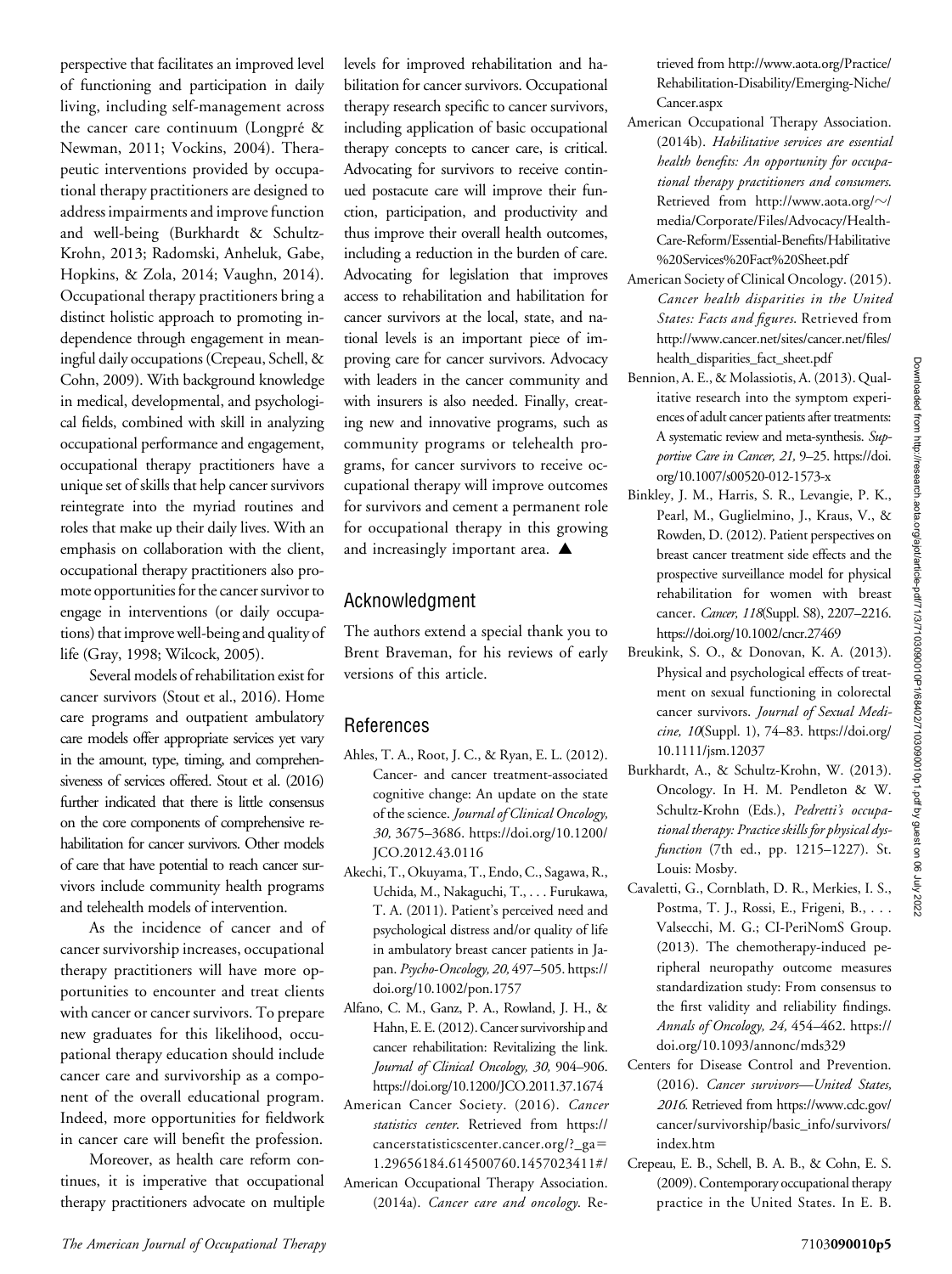Crepeau, E. S. Cohn, & B. A. B. Schell (Eds.), Willard and Spackman's occupational therapy (11th ed., pp. 216-221). Philadelphia: Lippincott Williams & Wilkins.

- Foldi, M., & Foldi, E. (2012). Foldi's textbook of lymphology: For physicians and lymphedema therapists (3rd ed.). Munich: Elsevier.
- Goudas, L. C., Bloch, R., Gialeli-Goudas, M., Lau, J., & Carr, D. B. (2005). The epidemiology of cancer pain. Cancer Investigation, 23, 182–190. [https://doi.org/10.1081/](http://dx.doi.org/10.1081/CNV-50482) [CNV-50482](http://dx.doi.org/10.1081/CNV-50482)
- Gray, J. M. (1998). Putting occupation into practice: Occupation as ends, occupation as means. American Journal of Occupational Therapy, 52, 354-364. [https://doi.](http://dx.doi.org/10.5014/ajot.52.5.354) [org/10.5014/ajot.52.5.354](http://dx.doi.org/10.5014/ajot.52.5.354)
- Hewitt, M., Greenfield, S., & Stovall, E. (Eds.). (2006). From cancer patient to cancer survivor: Lost in transition. Washington, DC: National Academies Press.
- Hildenbrand, W. C., & Lamb, A. J. (2013). Occupational therapy in prevention and wellness: Retaining relevance in a new health care world. American Journal of Occupational Therapy, 67, 266–271. [https://](http://dx.doi.org/10.5014/ajot.2013.673001) [doi.org/10.5014/ajot.2013.673001](http://dx.doi.org/10.5014/ajot.2013.673001)
- Hofman, M., Ryan, J. L., Figueroa-Moseley, C. D., Jean-Pierre, P., & Morrow, G. R. (2007). Cancer-related fatigue: The scale of the problem. Oncologist, 12(Suppl. 1), 4–10. [https://doi.org/10.1634/theoncologist.](http://dx.doi.org/10.1634/theoncologist.12-S1-4) [12-S1-4](http://dx.doi.org/10.1634/theoncologist.12-S1-4)
- Hooper, L. (2015). A uniform definition for habilitative services. OT Practice, 20, 6.
- Hwang, E. J., Lokietz, N. C., Lozano, R. L., & Parke, M. A. (2015). Functional deficits and quality of life among cancer survivors: Implications for occupational therapy in cancer survivorship care. American Journal of Occupational Therapy, 69, 6906290010. <https://doi.org/10.5014/ajot.2015.015974>
- Janelsins, M. C., Kohli, S., Mohile, S. G., Usuki, K., Ahles, T. A., & Morrow, G. R. (2011). An update on cancer- and chemotherapyrelated cognitive dysfunction: Current status. Seminars in Oncology, 38, 431–438. [https://doi.org/10.1053/j.seminoncol.2011.](http://dx.doi.org/10.1053/j.seminoncol.2011.03.014) [03.014](http://dx.doi.org/10.1053/j.seminoncol.2011.03.014)
- Landi, F., Russo, A., Liperoti, R., Danese, P., Maiorana, E., Pahor, M., . . . Onder, G. (2009). Daily pain and functional decline among old-old adults living in the community: Results from the ilSIRENTE Study. Journal of Pain and Symptom Management, 38, 350–357. [https://doi.org/10.1016/j.](http://dx.doi.org/10.1016/j.jpainsymman.2008.10.005) [jpainsymman.2008.10.005](http://dx.doi.org/10.1016/j.jpainsymman.2008.10.005)
- Longpré, S. M., & Newman, R. (2011). Fact sheet: The role of occupational therapy in oncology.

Retrieved from [http://www.aota.org/-/media/](http://www.aota.org/-/media/Corporate/Files/AboutOT/Professionals/WhatIsOT/RDP/Facts/Oncology%20fact%20sheet.pdf) [Corporate/Files/AboutOT/Professionals/](http://www.aota.org/-/media/Corporate/Files/AboutOT/Professionals/WhatIsOT/RDP/Facts/Oncology%20fact%20sheet.pdf) [WhatIsOT/RDP/Facts/Oncology%20fact%](http://www.aota.org/-/media/Corporate/Files/AboutOT/Professionals/WhatIsOT/RDP/Facts/Oncology%20fact%20sheet.pdf) [20sheet.pdf](http://www.aota.org/-/media/Corporate/Files/AboutOT/Professionals/WhatIsOT/RDP/Facts/Oncology%20fact%20sheet.pdf)

- Lorig, K. R., & Holman, H. (2003). Selfmanagement education: History, definition, outcomes, and mechanisms. Annals of Behavioral Medicine, 26, 1–7. [https://doi.](http://dx.doi.org/10.1207/S15324796ABM2601_01) [org/10.1207/S15324796ABM2601\\_01](http://dx.doi.org/10.1207/S15324796ABM2601_01)
- Mehnert, A. (2011). Employment and workrelated issues in cancer survivors. Critical Reviews in Oncology/Hematology, 77, 109– 130. [https://doi.org/10.1016/j.critrevonc.](http://dx.doi.org/10.1016/j.critrevonc.2010.01.004) [2010.01.004](http://dx.doi.org/10.1016/j.critrevonc.2010.01.004)
- Meneses, K. D., & McNees, M. P. (2007). Upper extremity lymphedema after treatment for breast cancer: A review of the literature. Ostomy/Wound Management, 53, 16–29.
- Mitchell,T.,&Turton, P. (2011). "Chemobrain": Concentration and memory effects in people receiving chemotherapy—A descriptive phenomenological study. European Journal of Cancer Care, 20, 539–548. [https://doi.org/](http://dx.doi.org/10.1111/j.1365-2354.2011.01244.x) [10.1111/j.1365-354.2011.01244.x](http://dx.doi.org/10.1111/j.1365-2354.2011.01244.x)
- National Cancer Institute. (2016). Surveillance, Epidemiology, and End Results Program. Retrieved from [http://seer.cancer.gov/statistics/](http://seer.cancer.gov/statistics/types/survival.html) [types/survival.html](http://seer.cancer.gov/statistics/types/survival.html)
- National Coalition for Cancer Survivorship. (2009). Self-advocacy: A cancer survivor's handbook (2nd ed.). Washington, DC: National Coalition for Cancer Survivors. Retrieved from [https://www.canceradvocacy.](https://www.canceradvocacy.org/wp-content/uploads/2013/01/Self_Advocacy.pdf) [org/wp-content/uploads/2013/01/Self\\_](https://www.canceradvocacy.org/wp-content/uploads/2013/01/Self_Advocacy.pdf) [Advocacy.pdf](https://www.canceradvocacy.org/wp-content/uploads/2013/01/Self_Advocacy.pdf)
- Palmadottir, G. (2009). The road to recovery: Experiences and occupational lives of Icelandic women with breast cancer. Occupational Therapy in Health Care, 23, 319–335. [https://](http://dx.doi.org/10.3109/07380570903242433) [doi.org/10.3109/07380570903242433](http://dx.doi.org/10.3109/07380570903242433)
- Park, B. W., & Hwang, S. Y. (2012). Unmet needs and their relationship with quality of life among women with recurrent breast cancer. Journal of Breast Cancer, 15, 454–461. <https://doi.org/10.4048/jbc.2012.15.4.454>
- Paskett, E. D., Naughton, M. J., McCoy, T. P., Case, L. D., & Abbott, J. M. (2007). The epidemiology of arm and hand swelling in premenopausal breast cancer survivors. Cancer Epidemiology, Biomarkers and Prevention, 16, 775–782. [https://doi.org/10.](http://dx.doi.org/10.1158/1055-9965.EPI-06-0168) [1158/1055-9965.EPI-06-0168](http://dx.doi.org/10.1158/1055-9965.EPI-06-0168)
- Patient Protection and Affordable Care Act, Pub. L. 111-148, 42 U.S.C. §§ 18001-18121 (2010).
- Petrek, J. A., Senie, R. T., Peters, M., & Rosen, P. P. (2001). Lymphedema in a cohort of breast carcinoma survivors 20 years after diagnosis. Cancer, 92, 1368–1377. [https://](http://dx.doi.org/10.1002/1097-0142(20010915)92:6%3c1368::AID-CNCR1459%3e3.0.CO;2-9)

[doi.org/10.1002/1097-0142\(20010915\)92:](http://dx.doi.org/10.1002/1097-0142(20010915)92:6%3c1368::AID-CNCR1459%3e3.0.CO;2-9) [6](http://dx.doi.org/10.1002/1097-0142(20010915)92:6%3c1368::AID-CNCR1459%3e3.0.CO;2-9)<[1368::AID-CNCR1459](http://dx.doi.org/10.1002/1097-0142(20010915)92:6%3c1368::AID-CNCR1459%3e3.0.CO;2-9)>[3.0.CO;2-9](http://dx.doi.org/10.1002/1097-0142(20010915)92:6%3c1368::AID-CNCR1459%3e3.0.CO;2-9)

- Pergolotti, M., Cutchin, M. P., Weinberger, M., & Meyer, A. M. (2014). Occupational therapy use by older adults with cancer. American Journal of Occupational Therapy, 68, 597–607.<https://doi.org/>[10.5014/ajot.](http://dx.doi.org/10.5014/ajot.2014.011791) [2014.011791](http://dx.doi.org/10.5014/ajot.2014.011791)
- Phillips, J. L., & Currow, D. C. (2010). Cancer as a chronic disease. Collegian (Royal College of Nursing, Australia), 17, 47–50. [https://](https://doi.org/10.1016/j.colegn.2010.04.007) [doi.org/10.1016/j.colegn.2010.04.007](https://doi.org/10.1016/j.colegn.2010.04.007)
- Player, L., Mackenzie, L., Willis, K., & Loh, S. Y. (2014). Women's experiences of cognitive changes or "chemobrain" following treatment for breast cancer: A role for occupational therapy. Australian Occupational Therapy Journal, 61, 230–240. [https://](https://doi.org/) [doi.org/](https://doi.org/)[0.1111/1440-1630.12113](http://dx.doi.org/10.1111/1440-1630.12113)
- Radina, M. E., & Armer, J. M. (2001). Postbreast cancer lymphedema and the family: A qualitative investigation of families coping with chronic illness. Journal of Family Nursing, 7, 281–299. [https://doi.org/10.](http://dx.doi.org/10.1177/107484070100700305) [1177/107484070100700305](http://dx.doi.org/10.1177/107484070100700305)
- Radomski, M. V., Anheluk, M., Gabe, K., Hopkins, S. E., & Zola, J. (2014). Cancer. In M. V. Radomski & C. A. T. Latham (Eds.), Occupational therapy for physical dysfunction (7th ed., pp. 1368–1387). Baltimore: Lippincott Williams & Wilkins.
- Reid-Arndt, S. A., Yee, A., Perry, M. C., & Hsieh, C. (2009). Cognitive and psychological factors associated with early posttreatment functional outcomes in breast cancer survivors. Journal of Psychosocial Oncology, 27, 415–434. [https://doi.org/](http://dx.doi.org/10.1080/07347330903183117) [10.1080/07347330903183117](http://dx.doi.org/10.1080/07347330903183117)
- Robinson, M., Fisher, T. F., & Broussard, K. (2016). Role of occupational therapy in case management and care coordination for clients with complex conditions. American Journal of Occupational Therapy, 70, 702090010. [https://doi.org/10.5014/ajot.2016.702001](http://dx.doi.org/10.5014/ajot.2016.702001)
- Rosenblum, S., Yurman, G., Gotfrid, Z.,Wolpart, M., & Binyamin, N. (2005). Changes in leisure activity participation of women after undergoing surgical intervention for breast cancer. IJOT: Israeli Journal of Occupational Therapy, 14, E112–E113.
- Ryan, P., & Sawin, K. J. (2009). The Individual and Family Self-Management Theory: Background and perspectives on context, process, and outcomes. Nursing Outlook, 57, 217–225.e6. [https://doi.org/10.1016/j.](http://dx.doi.org/10.1016/j.outlook.2008.10.004) [outlook.2008.10.004](http://dx.doi.org/10.1016/j.outlook.2008.10.004)
- Selamat, M. H., Loh, S. Y., Mackenzie, L., & Vardy, J. (2014). Chemobrain experienced by breast cancer survivors: A meta-ethnography study